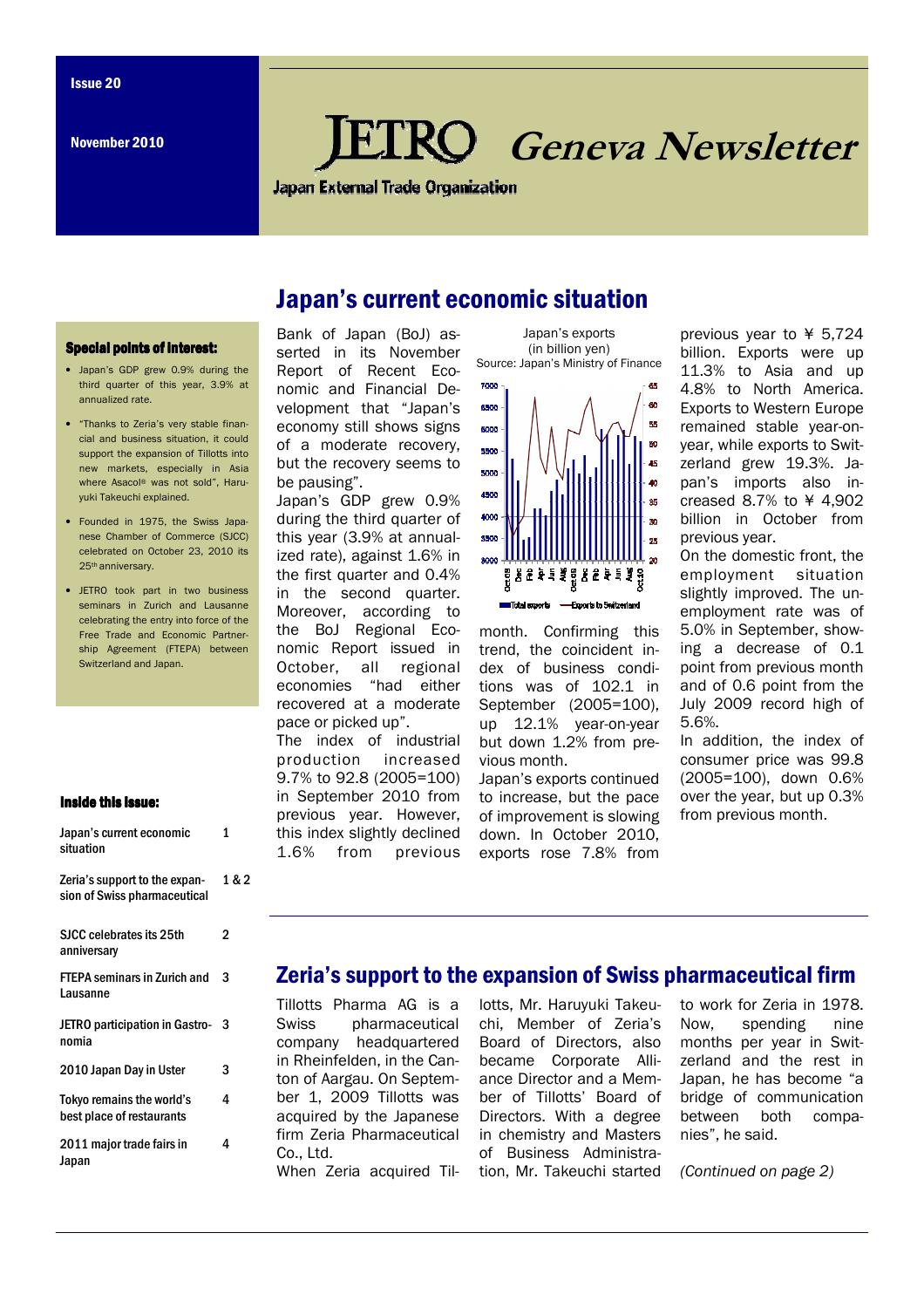#### Zeria's support to the expansion of Swiss pharmaceutical firm

(Continued from page 1)

#### Tillotts' outstanding situation

Tillotts manufactures two pharmaceutical products: Asacol®, a drug used to treat Inflammatory Bowel Diseases (IBD), which affect the colon and small intestine and Colpermin®, a drug used in the treatment of symptoms of Irritable Bowel Syndrome (IBS), a gastro-intestinal disorder. "The technology used by Tillotts to turn the liquid ingredient into gel is very specific and unique", states Mr. Takeuchi. Tillotts employs more than 130 people in Switzerland, Ireland and Nordic countries. "The company is in a very good financial situation. Sales and profits are growing; the number of employees is also increasing", he said. At the end of 2009,

Tillotts moved its headquarters from Ziefen (Basel-Country) to Rheinfelden. The move was completed on January 1, 2010. This new location, in the heart of the Basel's pharmaceutical area, is more convenient for both Tillotts employees and their customers and partners: "We are now on the train line from Basel to Zurich, only 15 minutes from Basel", said Mr. Takeuchi.

#### Zeria's support to Tillotts' business

On September 1, 2009, Tillotts became part of the Japanese pharmaceutical firm Zeria.

"Zeria was a company focused mainly on the domestic and Asian markets; it did not have much experience at the international level", said Mr. Takeuchi. As Tillotts is present in over 50 countries. Zeria took this opportunity to expand its geographical scope to Europe, the Middle East and the rest of Asia.

"Thanks to Zeria's very stable financial and business situation, it could support the expansion of Tillotts into new markets, especially in Asia where Asacol® was not sold", he explained.

Established in December 1955 and headquartered in Tokyo, Zeria employs 1,280 people worldwide. Its net sales are ¥50,745 million (as of March 31, 2010: Consolidated). Zeria sells ethical products, primarily gastrointestinal drugs, and a wide selection of OTC products.

According to Mr. Takeuchi, "Both companies are happy with this situation. Zeria highly appreciates the work done by Tillotts".



Haruyuki Takeuchi, Member of Board of Directors, Zeria, Corporate Alliance Director and Member of Board of Directors, Tillotts.

Henry Wegmann, President of the Swiss Japanese Chamber of Commerce (SJCC)

## SJCC celebrates its 25<sup>th</sup> anniversary

Founded in 1985, the Swiss Japanese Chamber of Commerce (SJCC) celebrated on October 23, 2010 its 25th anniversary. Gala participants enjoyed a four course dinner created by Chef Heiko Niederer, musical performances and a tombola. Sponsored among others by Toyota, the tombola's benefits were donated to the UNESCO "2010 - International Year for the Rapprochement of Cultures".

In his speech, Henry Weg-

mann, President, recognized the efforts made for the successful development of the SJCC. SJCC is today made up of 300 members, half of them consisting of individuals, half of them being companies.

He also emphasized the strong expansion of Swiss -Japanese relations in the past 25 years and the importance of the conclusion of the Free Trade and Economic Partnership Agreement in 2009. Today, about 150 Swiss

firms are present in Japan. He also mentions his personal experience in doing business in Japan, which has began in 1979. He emphasized the importance of understanding Japanese culture while doing business: "I have always felt that in Japan, doing business was a two way street, even though very often extremely tough negotiations took place. Never did I do a business trip without adding a visit to a shrine, a temple, a garden, etc".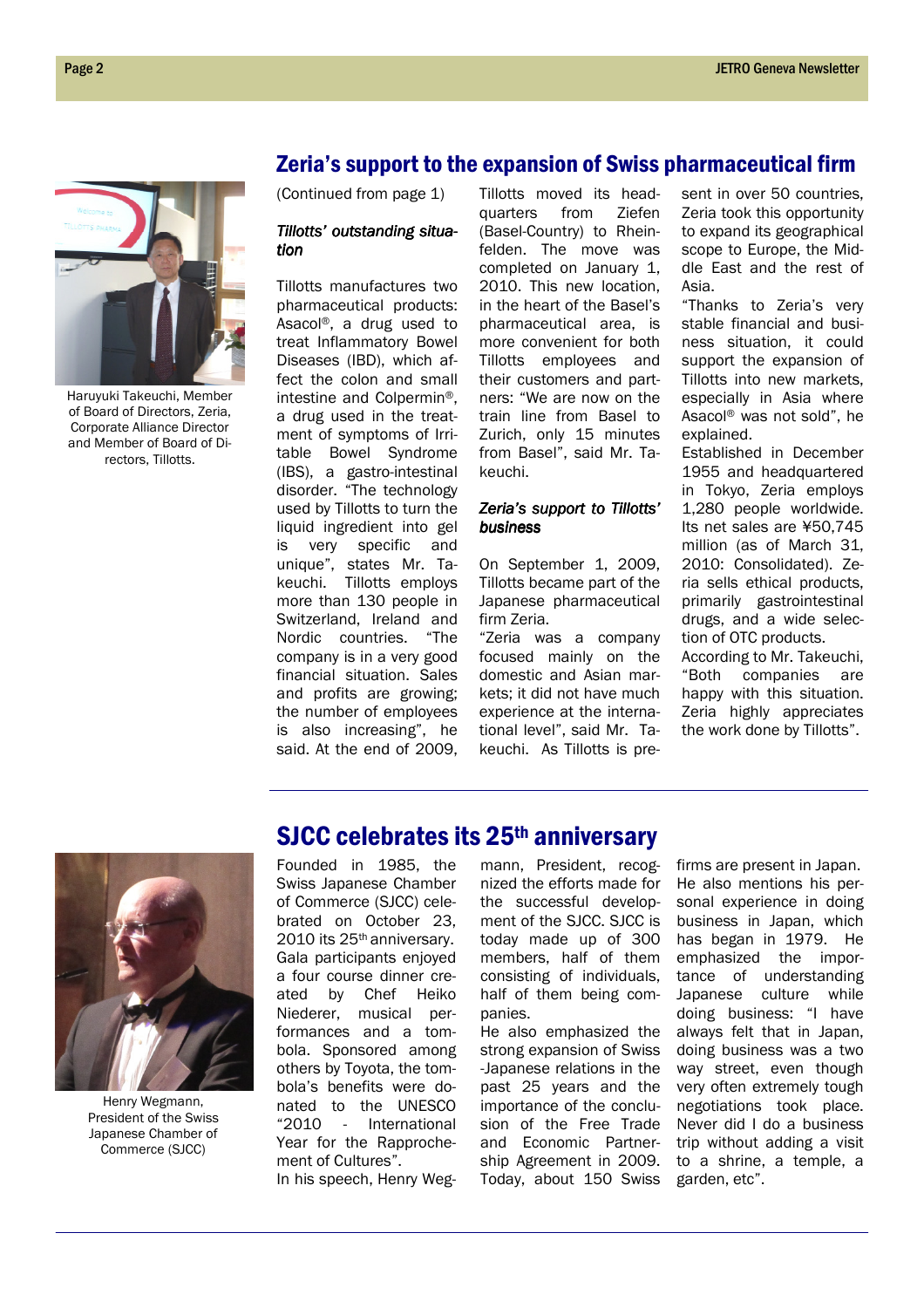## FTEPA seminars in Zurich and Lausanne

Two seminars celebrated the first anniversary of the entry into force of the Free Trade and Economic Partnership Agreement (FTEPA) between Switzerland and Japan on September 1, 2009.

Swiss Japanese Chamber of Commerce (SJCC) and JETRO organized the first seminar on November 10, 2010, in Zurich. Attended by more than sixty people, this seminar began with the welcome speech of Henry Wegmann, SJCC President.

Centre Patronal and JETRO set up the second seminar in Lausanne on November 11, 2010. The seminar started with the welcome speech of Christophe Reymond, Centre Patronal Director.

H.E. Mr. Komatsu, Ambas-

sador of Japan in Switzerland, stressed the importance of the agreements recently signed to strengthen the relations between the two countries.

H.E. Mr. Fivat, former Ambassador of Switzerland in Japan, who took part in the FTEPA negotiations, emphasized the advantages for Swiss companies to expend their business activities in Japan.

Participants were also informed by Mr. Billeter, Head of Bilateral Economic Relations Asia/ Oceana, that the Sub-Committee on Promotion of a Closer Economic Relationship held its first meeting in Tokyo on June 1, 2010 and will meet again early next year. The results of a study

about the FTEPA carried out by the Universities of Zurich and St. Gallen were also presented.

Michiaki Watanabe, JETRO Geneva Director General, underlined the positive impact of the strengthened relations between the two countries. He also outlined Japan's policy to reduce the corporate tax.

In addition, some participants presented the activities of Swiss companies doing business in relation with Japan: Fibag AG (importer of Kawasaki cycles), Lotaris SA (mobile security solutions), Matisa SA (manufacturer of machines dedicated to track construction and maintenance) and JMC Lutherie (designer of "the soundboard").



Speech of H.E. Mr. Komatsu, Ambassador of Japan in Switzerland, at Zurich's seminar



Speech of H.E. Mr. Fivat, former Ambassador of Switzerland in Japan, at Lausanne's seminar

## JETRO participation in Gastronomia

JETRO held a booth at Gastronomia, Lausanne's trade fair for hotel and restaurant industry, which took place from November 7 to 10.

Japanese sakes, shochus (distilled beverages) and liquors were exhibited by importers: Ueno Gourmet, Ishimitsu & Co., Ltd., Midorinoshima, Spyglass Trading GmbH and Japan Concierge AG.

JETRO also set up a seminar on November 9 to introduce Japanese sakes. Yumiko Aihara, Japanese food journalist, explained the sake brewery process and history. She also presented eight different Japanese alcoholic beverages.



Japanese food journalist



Yumiko Aihara, Paris-based JETRO booth at Gastronomia

#### 2010 Japan Day in Uster

Canton of Zurich and Uster City organized the Japan Day event for cultural exchanges on October 26 in Uster, near Zurich.

Speeches were delivered by representatives of both Swiss and Japanese au-

thorities. Some children enrolled at the Japanese school played traditional<br>songs. The ceremony The ceremony ended with Swiss alphorn performances.

Founded in 1975, Zurich Japanese school provides full time teachings and part-time lessons for children in Uster.

Hideaki Fujita, Head of Zurich Japanese school